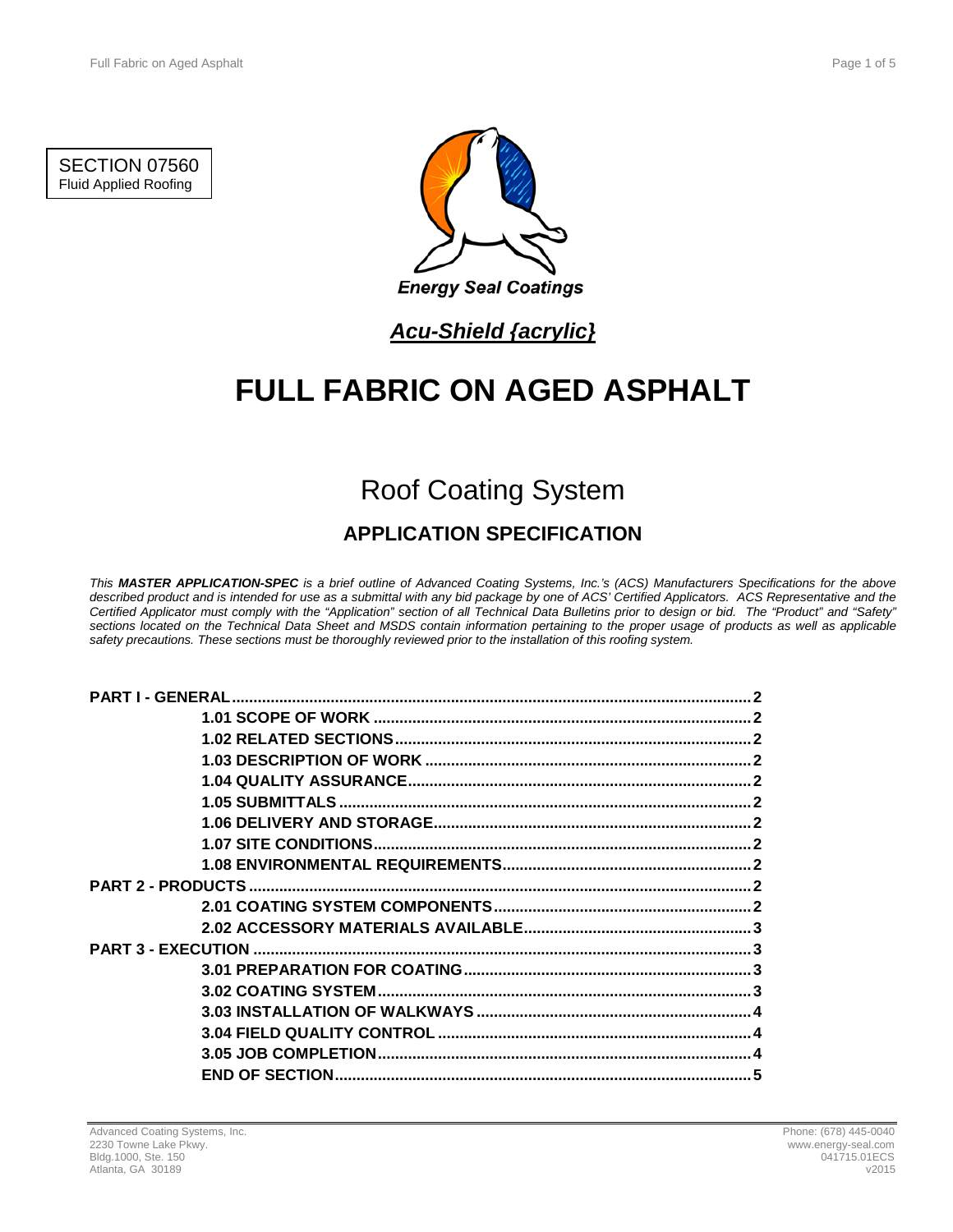#### **PART I - GENERAL**

#### **1.1 1.01 SCOPE OF WORK**

A. Furnish all labor, materials, tools and equipment **1.7 1.07 SITE CONDITIONS**  necessary for the installation of Energy Seal Coatings<sup>®</sup> including accessory items subject to the general provisions of the contract.

#### **1.2 1.02 RELATED SECTIONS**

A. See: Warranty Request Form, Warranty Example, Technical Data Sheets, & MSDS

#### **1.3 1.03 DESCRIPTION OF WORK**

- A. Entire roof system to be restored.
- B. Gutters to be rust-proofed and/or waterproofed (optional).
- C. Mechanical equipment, vents and ductwork to be rustproofed and/or waterproofed (optional).
- D. Skylights may be sealed and/or waterproofed (optional).
- E. Adjoining walls and copings to be waterproofed (optional).

#### **1.4 1.04 QUALITY ASSURANCE**

- A. ACS Ten (10) Year Warranty covering material shall be issued within thirty (30) days of final payment.
- B. This roofing system must be installed by an Authorized Roofing Applicator in compliance with written Application Specifications as approved by ACS Technical Services. There must be no deviations without the **PRIOR WRITTEN APPROVAL** of ACS Technical Services. Upon completion of the installation, an inspection will be conducted by a ACS Representative to ascertain that the roofing system has been installed according to ACS published Master Application Specifications and details applicable at the time of bid.
- C. Provide written proof of required licenses, insurance and permits prior to job start-up.
- D. Provide copy of Approved ACS Warranty Request Form Application, submitted by the Contractor.

#### **1.5 1.05 SUBMITTALS**

- A. Samples (optional): Provide two (2) 1"x 2" (2.5cm x 5.0cm) samples of the system to be installed.
- B. Installation Procedures: Submit additional and specific procedures unique to the project by addendum.
- C. Product Data: Submit all product data with physical properties, requirements for preparation, limitations and application rates.

#### **1.6 1.06 DELIVERY AND STORAGE**

- A. Deliver coating materials and accessories in manufacturer's original protective containers with labels intact and legible. Comply with manufacturer's published instructions for storage and handling.
- B. Store materials in dry protected areas and on clean raised platforms with securely anchored weather protective covering.
- C. Store flammable products away from spark or open flame.
- D. Store coating materials at a minimum of 50°F (10°C) prior to use or as otherwise recommended by the manufacturer. Protect materials from freezing. Protect materials from prolonged exposure to temperatures exceeding 105°F (40.6°C).

E. Contaminated and Damaged Materials: Remove damaged or contaminated materials from site and dispose of in accordance with local, State and Federal regulations.

- A. EXAMINATION OF EXISTING CONDITIONS: Contractor shall examine substrate for conditions that might detrimentally affect the application of Energy Seal Coatings<sup>®</sup> and shall report all unsatisfactory conditions to ACS and will not proceed until these conditions have been corrected.
- B. ALL WARRANTIES REQUIRE AN INFRARED SCAN AND THE REPLACEMENT OF ALL WET ROOFING MATERIALS, PRIOR TO SYSTEM APPLICATION.
- C. Commencing work implies acceptance of existing condition, by contractor, as satisfactory to the outcome of this work.
- D. Air intake vents, blowers, air conditioning units and evaporative coolers shall be disconnected or otherwise modified to prevent fumes from entering into the building or from contaminating the roof surface with condensate water or exhaust gases.

#### **1.8 1.08 ENVIRONMENTAL REQUIREMENTS**

- A. Proceed with coating work only when weather conditions comply with ACS recommendations and other current published data and MSDS information. Do not exceed temperature limitations recommended by ACS.
- B. Owner may occupy the premises during the entire period of the roof retrofit. Cooperate with Owner's Representative during application operations to minimize conflict, and to facilitate continued use of the facility.
- C. Coordinate scheduling with the Owner in order to relocate or protect vehicles, building occupants and building contents from damage during application operations.

#### **2 PART 2 - PRODUCTS**

#### **2.1 2.01 COATING SYSTEM COMPONENTS**

- A. Approved Manufacturer
	- 1. Energy Seal Coatings<sup>®</sup> by ACS
	- 2. Approved Equal
	- 3. See Product Data Sheet for specific details.
- B. Acrylic: (Acu-Shield™)
	- 1. **[Acu-Shield](http://www.energy-seal.com/UserDyn/ACS/pdfs/acu-shield.pdf)**™ is a single component, water-based, 100% acrylic elastomeric coating.

| PHYSICAL                        | <b>TYPICAL VALUE</b> |
|---------------------------------|----------------------|
| <b>PROPERTY</b>                 |                      |
| <b>Tensile Strength</b>         | 254 psi min.         |
| Elongation                      | 465 %                |
| Viscosity                       | 115-120 KU           |
| Solar Reflectance               | 0.89                 |
| <b>Thermal Emittance</b>        | 0.89                 |
| SRI<br>(solar reflective index) | 113                  |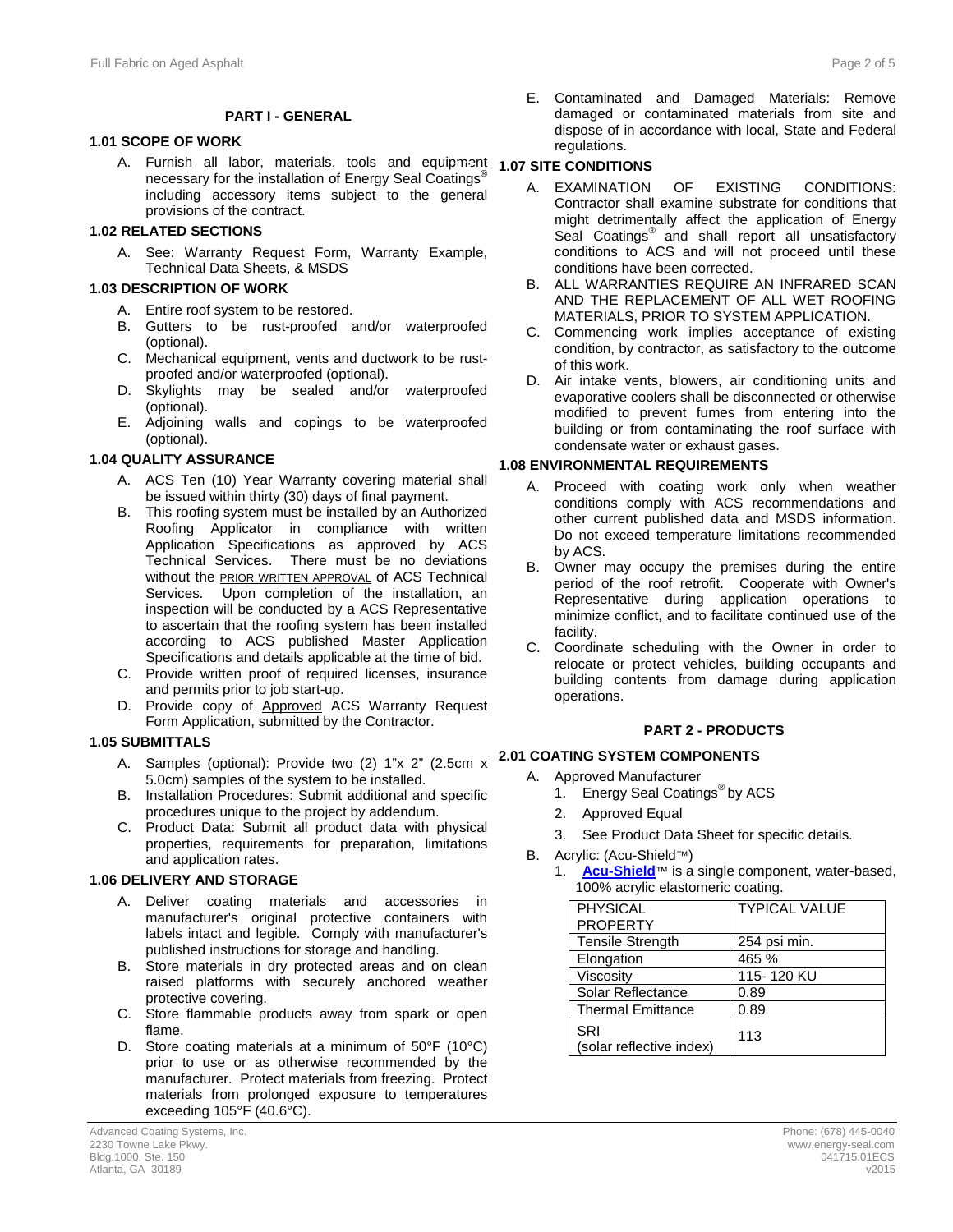- C. Recommended coating for tropical environments such as Florida, Hawaii and the Caribbean: Acu-Shield:T™
	- 1. **[Acu-Shield:T](http://www.energy-seal.com/UserDyn/ACS/pdfs/acu-shield-t.pdf)**™ is a single component, waterbased, 100% acrylic elastomeric coating.

| PHYSICAL                | <b>TYPICAL VALUE</b> |
|-------------------------|----------------------|
| <b>PROPERTY</b>         |                      |
| <b>Tensile Strength</b> | 254 psi min.         |
| Elongation              | 465 %                |
| Viscosity               | 115-120 KU           |
| Percent Solids, weight  | 65%                  |
| Percent Solids, volume  | 51%                  |
| Fungi Resistance        | Zero Growth          |

#### **2.2 2.02 ACCESSORY MATERIALS AVAILABLE**

A. **[Acu-Wash](http://www.energy-seal.com/UserDyn/ACS/pdfs/acu-wash.pdf)**TM:

A pre-treatment water-soluble detergent surfactant recommended for cleaning surfaces which are to be coated with Energy Seal Coatings® products.

**B. [Acu-Base Coat](http://energy-seal.com/wp-content/uploads/2015/02/Acu-Base-Coat.pdf)**<sup>T</sup>

A single component, water-based acrylic coating designed as a bonding agent to secure our Acu-Fabric to a roof surface.

C. **[Acu-Fabric](http://www.energy-seal.com/UserDyn/ACS/pdfs/acu-fabric-sb.pdf)**™:

A stitch-bonded polyester fabric that comes in varying widths used in conjunction with Acu-Base Coat<sup>T</sup> and/or Acu-Caulk:BG™ to create a fully adhered fabric reinforced waterproof system for flat and pitched roofs.

#### **3 PART 3 - EXECUTION**

#### **3.1 3.01 PREPARATION FOR COATING**

- A. Adhesion test:
	- 1. **Prior to commencing this specification, an ADHESION TEST PATCH must be applied and evaluated after the roof has been properly cleaned.**
- B. Cleaning roof deck before applying coating system:<br>1. Apply Acu-Wash<sup>™</sup> using a hand-pui
	- 1. Apply Acu-WashTM using a hand-pump, compression type sprayer, or pressure washing equipment at the rate of 500 sq.ft.  $(46m^2)$  per gallon (3.7 liter).
	- 2. When using a hand-pump sprayer, adjust nozzle to achieve a uniform spray pattern with a 3 to 4 foot (91cm – 122 cm) arc.
	- 3. Use concentrated chlorine solution to treat areas of mildew, fungus or algae.
	- 4. After procedures "1" through "3" above, care should be taken to thoroughly rinse the area with clean water and to flush all residue from the roof surface. Allow the roof to dry completely before proceeding with the application of the coating system.
- C. Surface condition:
	- 1. Verify that roof surface is smooth, clean and properly prepared.
	- 2. Verify all roof penetrations are properly installed, secured and sealed.
	- 3. Confirm the roof does not have ponding water. Roof deck should have a minimum slope of ¼" (.63cm) per 1' (30.5cm).
	- 4. Make sure all vertical and parapet walls are

properly waterproofed.

- D. Drains:
	- 1. Remove the existing clamping ring and clean the bowl and ring. Remove existing roofing material from the drain to provide a clean substrate.
	- 2. Repair the substrate around drain to provide a smooth transition to the roof drain from the roof deck.
	- 3. Use a brush to apply Acu-Base Coat™ liberally in and around the drain bowl. While the Acu-Base Coat<sup>™</sup> is still wet, embed strips of 4" wide Acu-FabricTM, from the inside of the drain bowl to the roof deck, making sure the Acu-Fabric™ is smooth and flat, no voids, puckers or wrinkles. Apply an additional layer of Acu-Base Coat™ as necessary to totally encapsulate the reinforcing fabric and feather out on to the roof deck.
	- 4. Replace clamping ring and leaf guard.

#### **3.2 3.02 Seam Detailing System:**

- A. General:
	- 1. Do not apply coating when moisture is present on the substrate (or under substrate) or if rain is expected before coating system properly cures.
	- 2. Each coat shall be allowed to dry before proceeding with subsequent applications.
	- 3. All seam detailing and coating shall be coated within recommended time period. If application is delayed beyond that time, consult ACS for recommendations.
	- 4. No traffic shall be permitted on the Topcoat for a minimum of 3 days. Damage to the surface by other trades shall not be the responsibility of the roofing contractor.
- B. Acu-Base Coat™ and Acu-Fabric<sup>™</sup> Waterproofing System:

The Acu-Base Coat™ and Acu-Fabric<sup>™</sup> system consist of the application of Acu-Base Coat™ to the roof deck, while the Acu-Base Coat™ is still wet apply the Acu-Fabric™ onto the wet Acu-Base CoatTM. Care should be taken to make sure the Acu-Fabric™ is laid flat with no puckers, wrinkles or folds. Apply a second coat of Acu-Base Coat™ on top of the Acu-Fabric<sup>™</sup> at a rate of  $25 - 40$  sq.ft. per gallon (.59-.95m<sup>2</sup>/liter). Application of the Acu-Base Coat™ is to be made with a short nap roller or an acceptable deck brush. Work the Acu-Base Coat<sup>™</sup> into the Acu-Fabric<sup>™</sup> so there are no bubbles under the Acu-Fabric™. DO NOT SPRAY APPLY THE ACU-BASE COAT™.

1. Roof perimeter:

Using 12" (30.4cm) Acu-Fabric™ and Acu-Base Coat™ (as described above) seal and waterproof the entire roof perimeter. Center the Acu-Fabric<sup>™</sup> so that 6 inches (15.2cm) extend up the vertical surface and 6 inches (15.2cm) on to the roof surface.

2. Roof penetrations:

Using 12" (30.4cm) Acu-Fabric™ and Acu-Base Coat<sup>™</sup> (as described above) seal all items extending through the roof deck, assuring they are completely waterproof. Center the Acu-Fabric™ so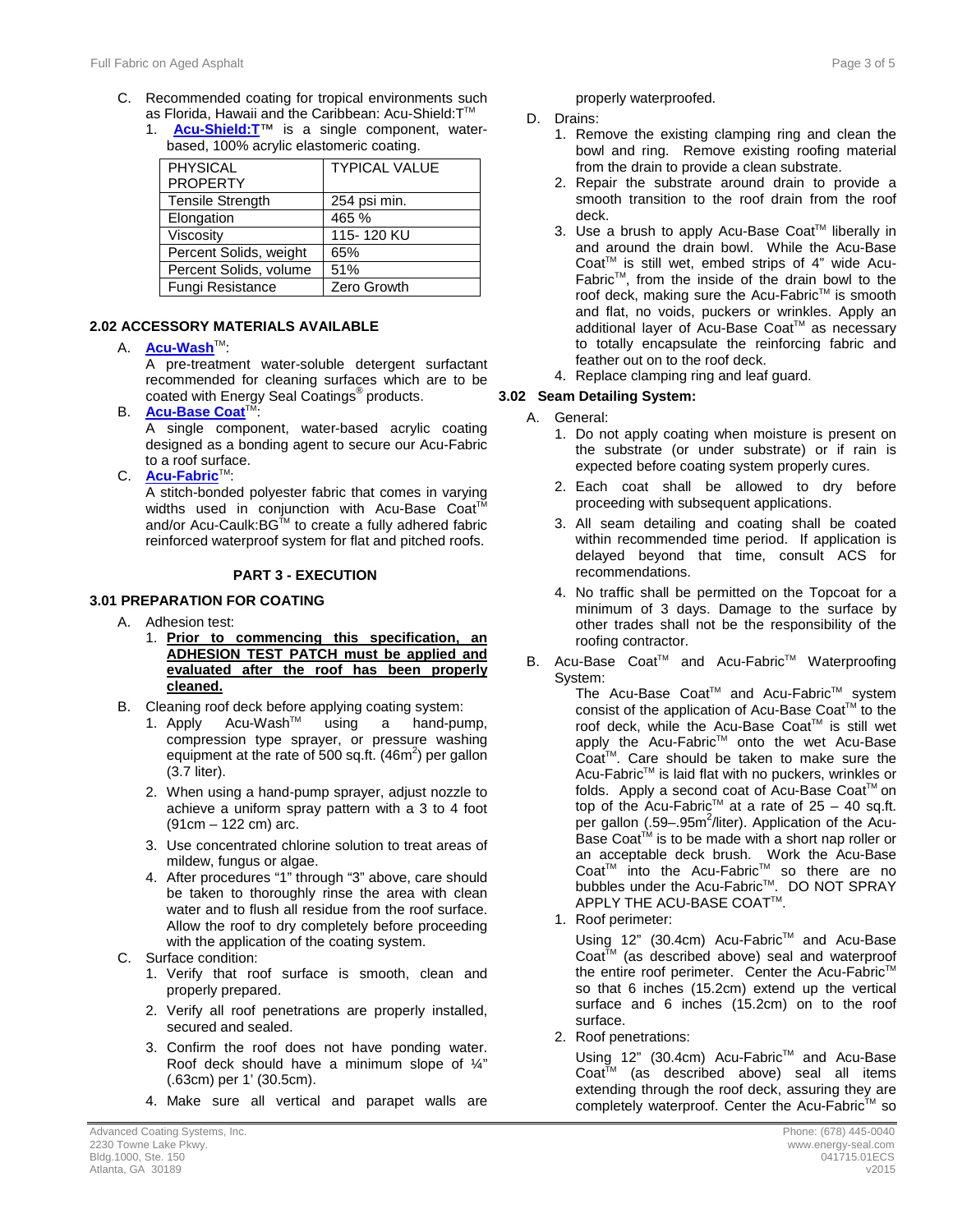that 6 inches (15.2cm) extend up the vertical surface and 6 inches (15.2cm) on to the roof surface.

3. Field of roof:

Using 44" (1.1m) Acu-Fabric™ and Acu-Base Coat<sup>™</sup> (as described above) seal the entire field of the roof. Overlap adjacent runs by 4 inches (10.1cm) at a minimum.

#### **3.3 3.03 COATING SYSTEM**

- A. General:
	- 1. Do not apply coating when moisture is present on the substrate (or under substrate) or if rain is expected before coating properly cures.
	- 2. Wind barriers shall be used if wind conditions could affect the quality of the material being applied.
	- 3. Acu-Shield™ must cover all intended surfaces completely. An extra pass of Acu-Shield™ may be required at all edges, penetrations, and vertical surfaces such as parapet walls.
	- 4. **Firstcoat and Topcoat of Acu-Shield**TM **must be applied perpendicular to each other.**
	- 5. Firstcoat and primer shall be allowed to cure before proceeding with subsequent applications.
	- 6. All coating and primers shall be coated within recommended time period. If application is delayed beyond that time, consult ACS for primer recommendations.
	- 7. No traffic shall be permitted on the coated roof surface for a minimum of 3 days. Damage to the surface by other trades shall not be the responsibility of the roofing contractor.

Manual Application of Acu-Shield™ as both a Firstcoat & Topcoat:

- 8. As a Firstcoat; pour 1 gallon (3.7 liter) of Acu-Shield<sup>™</sup> onto roof in a narrow pass for approximately 15 feet (4.5m) long and spread approximately 5 feet (1.5m) wide using a 22 mil Wooster Roller Gauge<sup>™</sup> with a 3/16" (4.7mm) short nap 18" (45cm) roller. The minimum application rate of 1.25 gal/100 sq.ft.  $(4.7 \text{ liter/ } 9.29 \text{ m}^2)$  per coat.
- 9. Repeat steps "B.1" above as the Topcoat. Apply Topcoat perpendicular to the Firstcoat.

Application rates of the Firstcoat and the Topcoat must be checked periodically to assure proper coating thickness. This shall be done using a wet film gauge, checking film thickness every 500 sq.ft.  $(46m^2)$  during application. Wet film thickness should be no less than 20 mil per coat.

- B. Spray Application of Acu-Shield™ as both a Firstcoat & Topcoat:
	- 1. Spray Firstcoat of Acu-Shield™ at minimum rate of 1.25 gal/100 sq.ft.  $(4.7 \text{ liter/ } 9.29 \text{ m}^2)$ . Each pass shall overlap the previous pass to insure complete coverage. Contractor needs to figure losses due to surface texture, increasing estimated material requirements, if needed.
	- 2. Spray Topcoat of Acu-Shield™ **perpendicular to the Firstcoat** at a minimum rate of 1.25 gal/100

sq.ft. (4.7 liter/ 9.29  $m^2$ ). Each pass shall overlap the previous pass to insure complete coverage.

3. Pay special attention to overspray, which can texture or discolor adjoining finished sections. Wind direction should conduct overspray away from finished roofing surfaces.

Application rates of the Firstcoat and the Topcoat must be checked periodically to assure proper coating thickness. This shall be done using a wet film gauge, checking film thickness every 500 sq.ft. (46m<sup>2</sup>) during application. Wet film thickness should be no less than 20 mil per coat.

Contactor should estimate coating requirements based on actual experience and they need to figure losses due to applicator proficiency, surface texture, wind, waste, and other factors. Additional material over and above the original estimate may be required.

**NOTE: The recommended gallons for minimum mil thickness is a guideline and should be verified by the contractor to ensure that the minimum mil thickness is applied to the roof surface.** 

### **3.4 3.04 PONDING WATER**

- 1. As defined by the National Roofing Contractors Association (NRCA), ponding water is water "that remains on a roof surface longer than 48 hours after the termination of the most recent rain event."
- 2. Ponding water on a roof could indicate early roof failure. Every effort must be made to eliminate roof ponds through the use of drains, scuppers or some other mechanical means.

#### **3.05 INSTALLATION OF WALKWAYS**

B. In high-traffic areas and around mechanical equipment, walkways should be installed to protect the coating system from damage, or apply an additional layer of the Acu-Shield™ at a rate of 1.5 gallons/100 sq.ft. (5.6 liter/ 9.29  $m^2$ ). Broadcast 3M Granules or approved aggregate into the wet coating, to establish a trafficable surface.

#### **3.06 FIELD QUALITY CONTROL**

- A. Contractor is to maintain Job Progress Report / Daily Log of work completed as required to assure installation is in accordance with manufacturer requirements. Log is to include progress photo's.
- B. Contractor is to provide on-the-job inspections, technical assistance and material application guidance as it may be necessary to complete the Energy Seal Coatings® System application in accordance with ACS warranty requirements.

#### **3.6 3.07. JOB COMPLETION**

- A. Inspect completed roofing system and correct all defects to meet the specification and/or warranty requirements.
	- 1. Transparent or Thin Areas: If areas appear to be undercoated, recoating may be needed to ensure final thickness to meet the ACS specifications.
	- 2. Delamination: Verify that all coated areas appear to be fully adhered to the substrate. A visual inspection looking for typical signs of poor adhesion